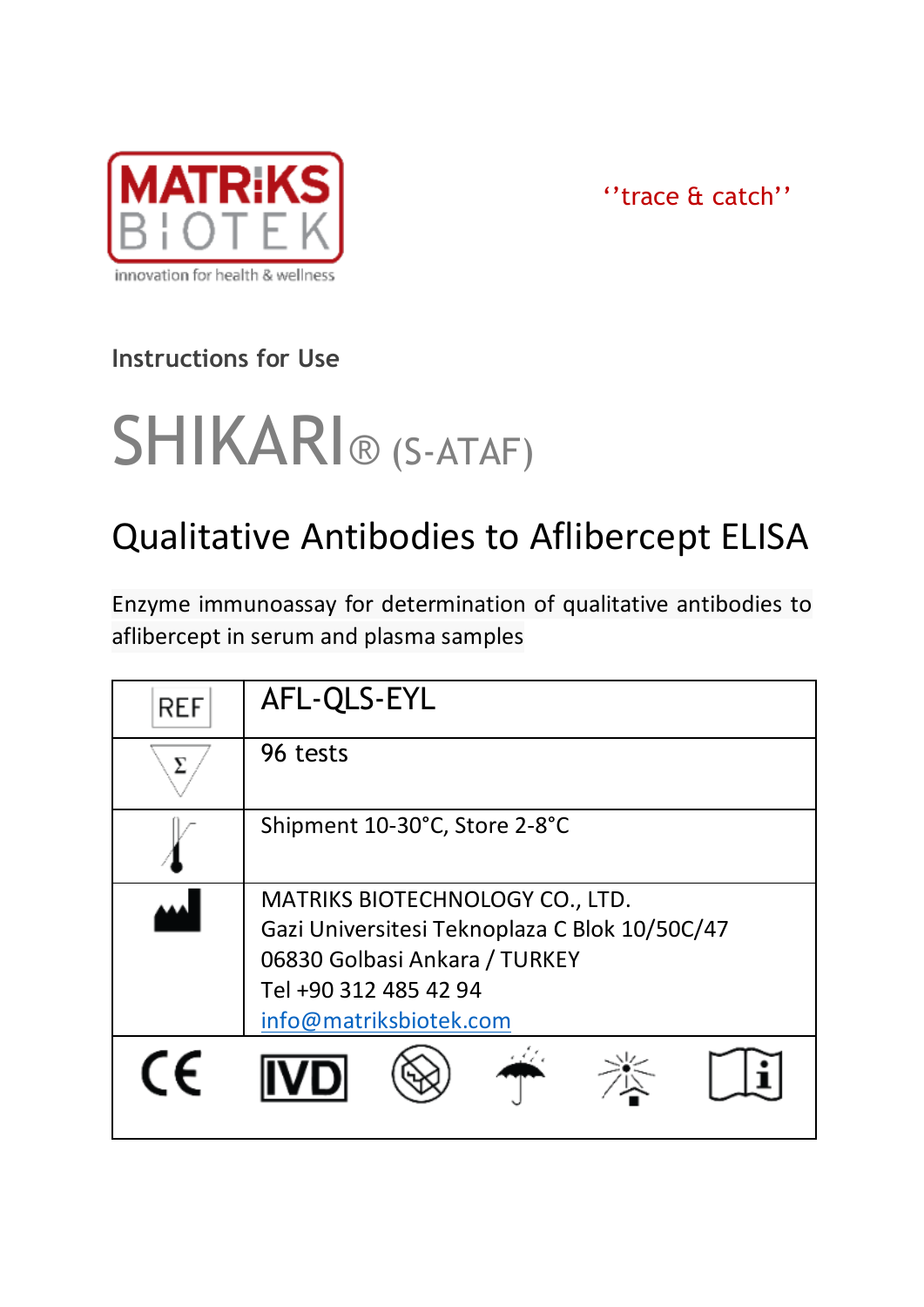#### **1. Intended Use**

SHIKARI® Qualitative Antibodies to Aflibercept ELISA has been especially developed for the qualitative analysis of antibodies to aflibercept in serum and plasma samples. SHIKARI® Qualitative Antibodies to Aflibercept ELISA is optimized with Eylea®.

Aflibercept is a recombinant protein composed of the binding domains of two human vascular endothelial growth factor (VEGF) receptors fused with the Fc region of human immunoglobulin gamma 1 (IgG1).

Aflibercept, as an ophthalmic agent, is used in the treatment of macular edema following Central Retinal Vein Occlusion (CRVO) and neovascular Age-Related Macular Degeneration (AMD).

Compared to other anti-VEGF drugs like bevacizumab and ranibizumab, aflibercept has a higher binding affinity to VEGF-A.

SHIKARI® ELISA kits can be used for drug level and anti-drug antibodies measurements. SHIKARI® Aflibercept ELISA products:

| <b>Brand</b>                | <b>Description</b>                   |                                     | <b>Product Code</b> |
|-----------------------------|--------------------------------------|-------------------------------------|---------------------|
| <b>SHIKARI®</b><br>$(O-AF)$ | Aflibercept<br>(Evlea <sup>®</sup> ) | Free Drug                           | AFL-FD-EYL          |
| <b>SHIKARI®</b><br>(S-ATAF) | Aflibercept<br>(Evlea <sup>®</sup> ) | Antibody screening -<br>Qualitative | AFL-OLS-EYL         |

Check the web page for the whole product list [www.matriksbiotek.com](file:///C:/Users/Matrix/Documents/www.matriksbiotek.com)

Eylea® is a trademark of Regeneron Pharmaceuticals Inc.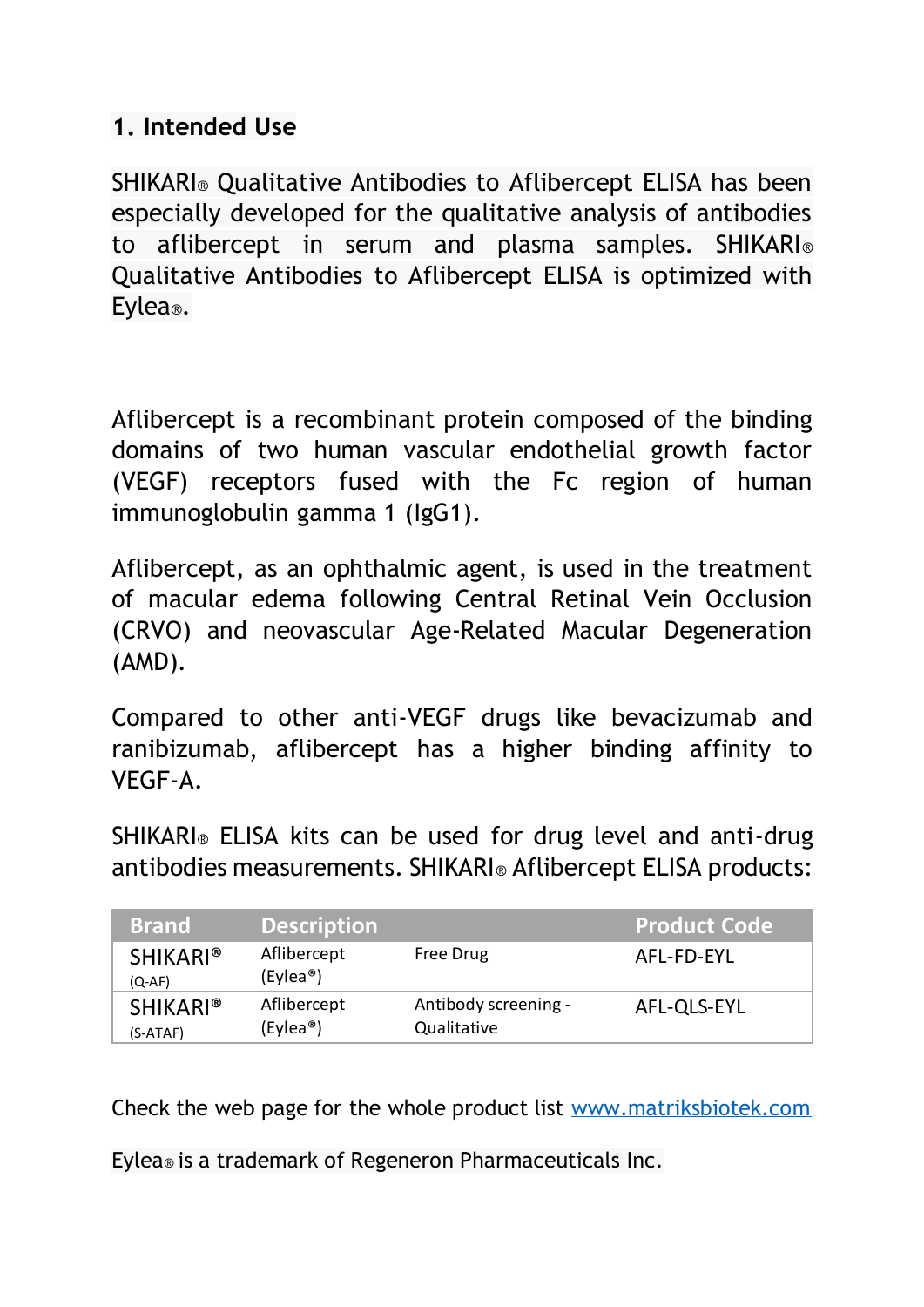## **3.Test Principle**

Solid phase enzyme-linked immunosorbent assay (ELISA) based on the sandwich principle. Controls and samples (serum or plasma) are incubated in the microtiter plate coated with the drug aflibercept. After incubation, the wells are washed. Then, horseradish peroxidase (HRP) conjugated probe is added and binds to aflibercept antibodies captured by the drug aflibercept on the surface of the wells. Following incubation wells are washed and the bound enzymatic activity is detected by addition of chromogen-substrate. Finally, the reaction is terminated with an acidic stop solution. The colour developed is proportional to the amount of aflibercept antibodies in the sample or controls. The results can be evaluated with using cutoff value.

## **4.Warnings and Precautions**

−For professional use only.

−In case of severe damage of the kit package please contact Matriks Biotek® or your supplier in written form, latest one week after receiving the kit. Do not use damaged components in test runs but keep safe for complaint related issues.

−Obey lot number and expiry date. Do not mix reagents of different lots. Do not use expired reagents.

−Before starting the assay, read the instructions completely and carefully. Use the valid version of the package insert provided with the kit. Be sure that everything is understood. For further information (clinical background, test performance, automation protocols, alternative applications, literature, etc.) please refer to the local distributor.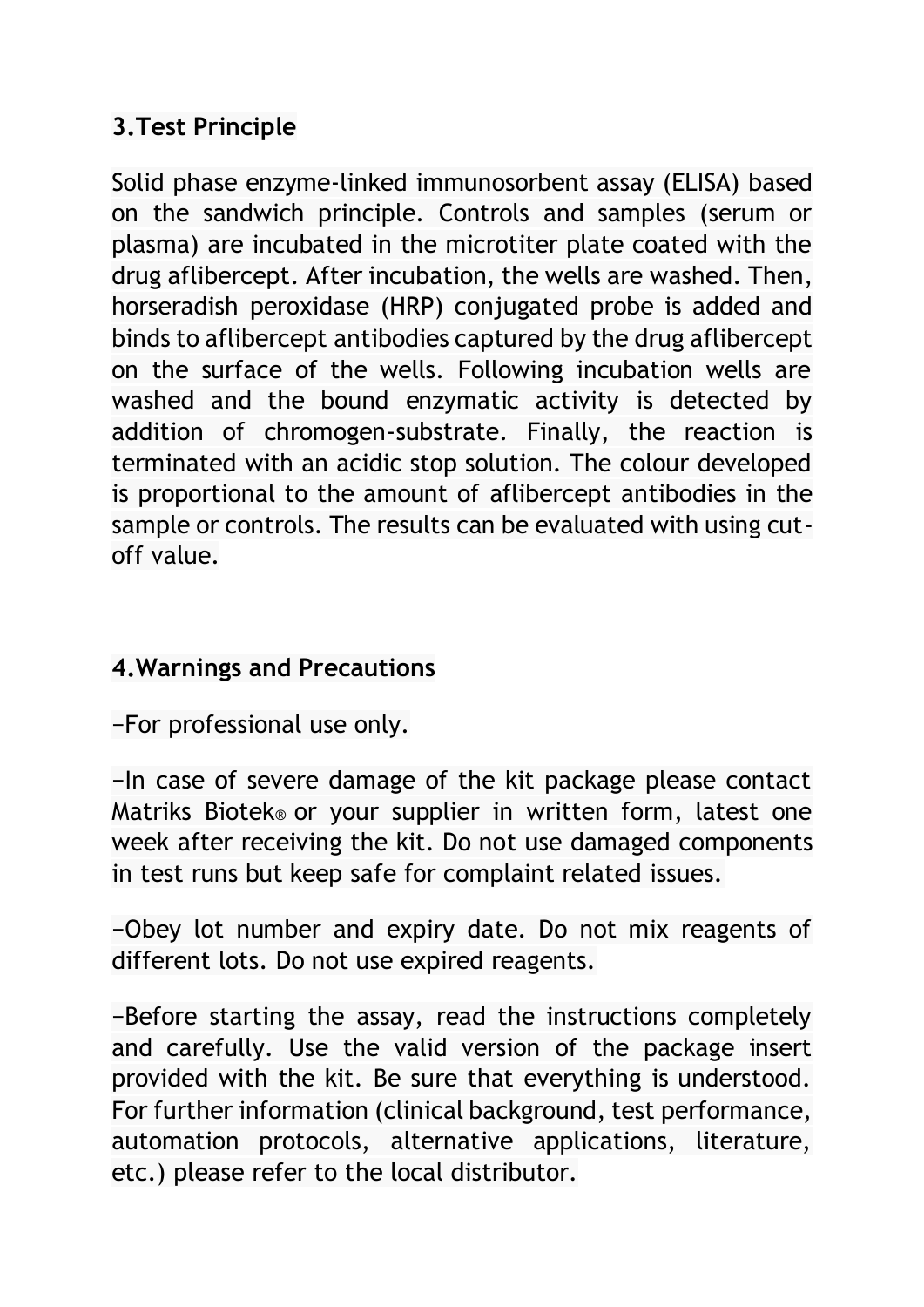−Follow good laboratory practice and safety guidelines. Wear lab coats, disposable latex gloves and protective glasses where necessary.

−All reagents of this kit containing human serum or plasma (standards etc.) have been tested and were found negative for HIV I/II, HBsAg and Anti-HCV. However, a presence of these or other infectious agents cannot be excluded absolutely and therefore reagents should be treated as potential biohazards in use and for disposal.

−Reagents of this kit containing hazardous material may cause eye and skin irritations. See "Materials supplied", MSDS and labels for details.

−Chemicals and prepared or used reagents must be treated as hazardous waste according the national biohazard safety guidelines or regulations

#### **5. Storage and Stability**

The kit is shipped at ambient temperature (10-30°C) and should be stored at 2-8°C for long term storage. Keep away from heat or direct sunlight. The strips of microtiter plate are stable up to the expiry date of the kit in the broken, but tightly closed bag when stored at 2-8°C.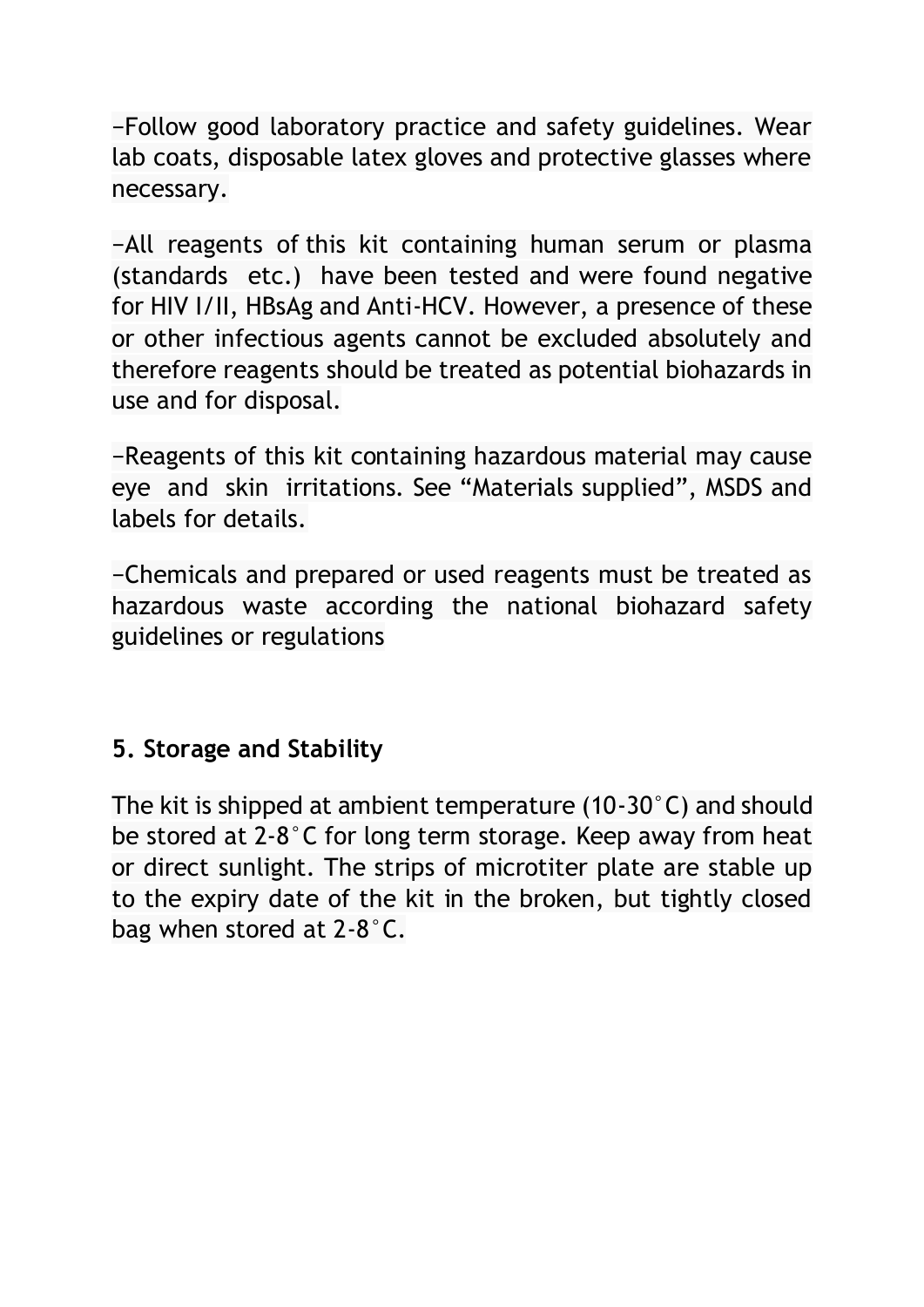#### **6.Specimen (Collection and Storage)**

Serum, Plasma (EDTA, Heparin)

The usual precautions for venipuncture should be observed. Do not use grossly haemolytic, icteric or lipemic specimens. Samples appearing turbid should be centrifuged before testing to remove any particulate material. Avoid repeated freezethaw cycles for serum/plasma samples.

Samples should be diluted with the dilution rate given in the "Pre-test setup instructions" before the test.

Drug infusions may camouflages/mask the presence of antibody to drugs in serum/plasma samples. Therefore, blood sampling time is critical for detection of antibodies. It is recommended to take the blood sample just before the scheduled dose (trough specimen).

| <b>Storage</b>           | $2-8$ °C | $-20^{\circ}$ C |
|--------------------------|----------|-----------------|
| Stability (serum/plasma) | 2 days   | 6 months        |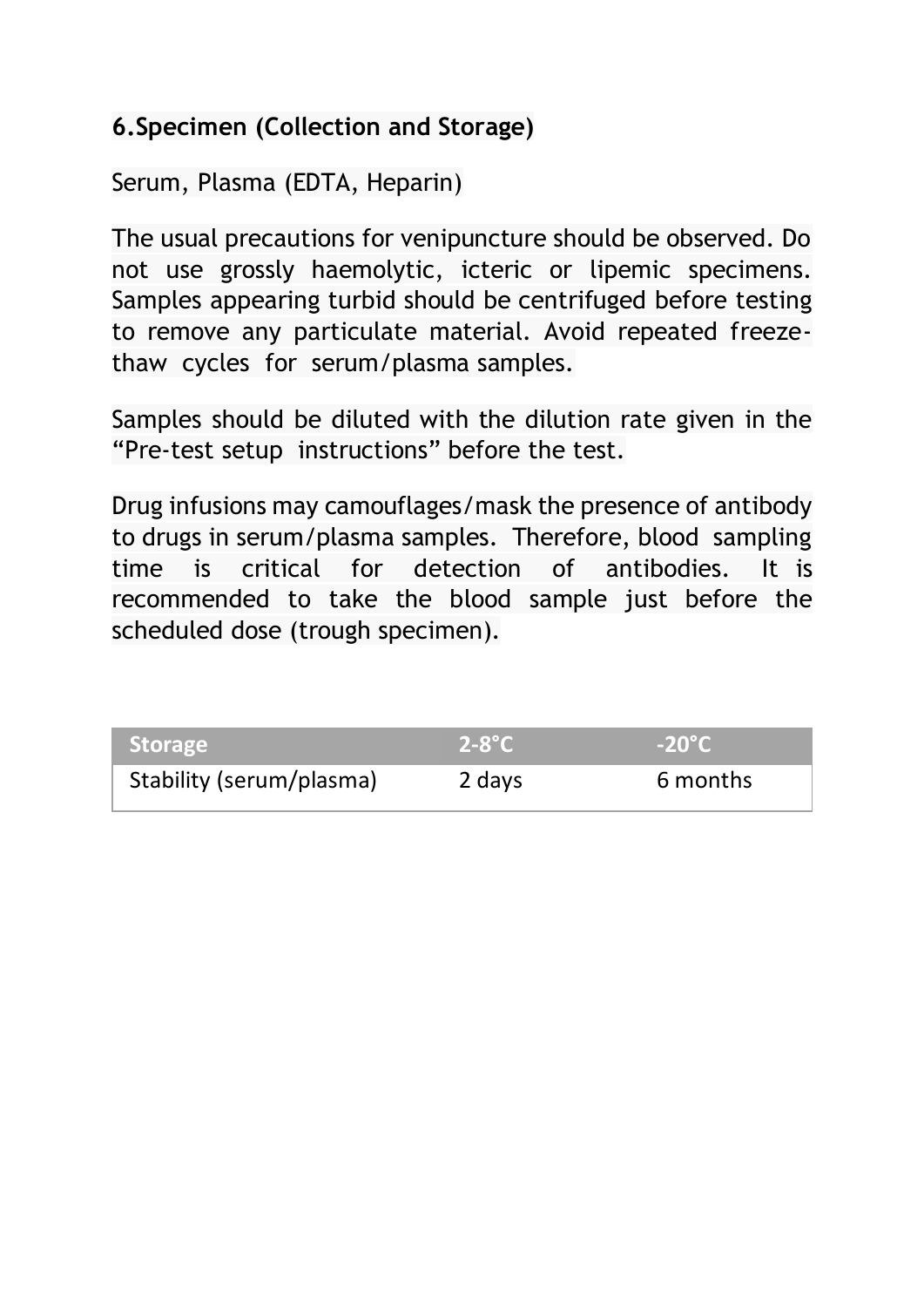# **7. Materials Supplied**

|                         |                                                               | Microtiter plate                                                                                                                                                   |
|-------------------------|---------------------------------------------------------------|--------------------------------------------------------------------------------------------------------------------------------------------------------------------|
| <b>Microtiter Plate</b> | $1 \times 12 \times 8$                                        | Break apart strips. Microtiter<br>plate with 12 rows each of 8<br>wells coated with aflibercept.                                                                   |
| <b>Controls</b>         | $1 \text{ ml}$<br>(negative)<br>1 <sub>m1</sub><br>(positive) | <b>Control Negative &amp; Positive</b><br>Ready to use. Contains human<br>serum and stabilizer, <0,1%<br>NaN <sub>3</sub>                                          |
| <b>Assay Buffer</b>     | 1 x 50 mL                                                     | Assay buffer<br>Ready to use. Blue coloured.<br>Contains proteins, <0,1 % NaN <sub>3</sub>                                                                         |
| Conjugate               | $1 \times 12$ ml                                              | Horseradish peroxidase<br>conjugated probe<br>Ready to use. Red coloured.<br>Contains<br><b>HRP</b><br>coniugated<br>stabilizer<br>probe,<br>and<br>preservatives. |
| <b>Substrate</b>        | 1 x 12 mL                                                     | <b>TMB substrate solution</b><br>Ready to use. Contains<br>3,3',5,5'-Tetramethylbenzidine<br>(TMB)                                                                 |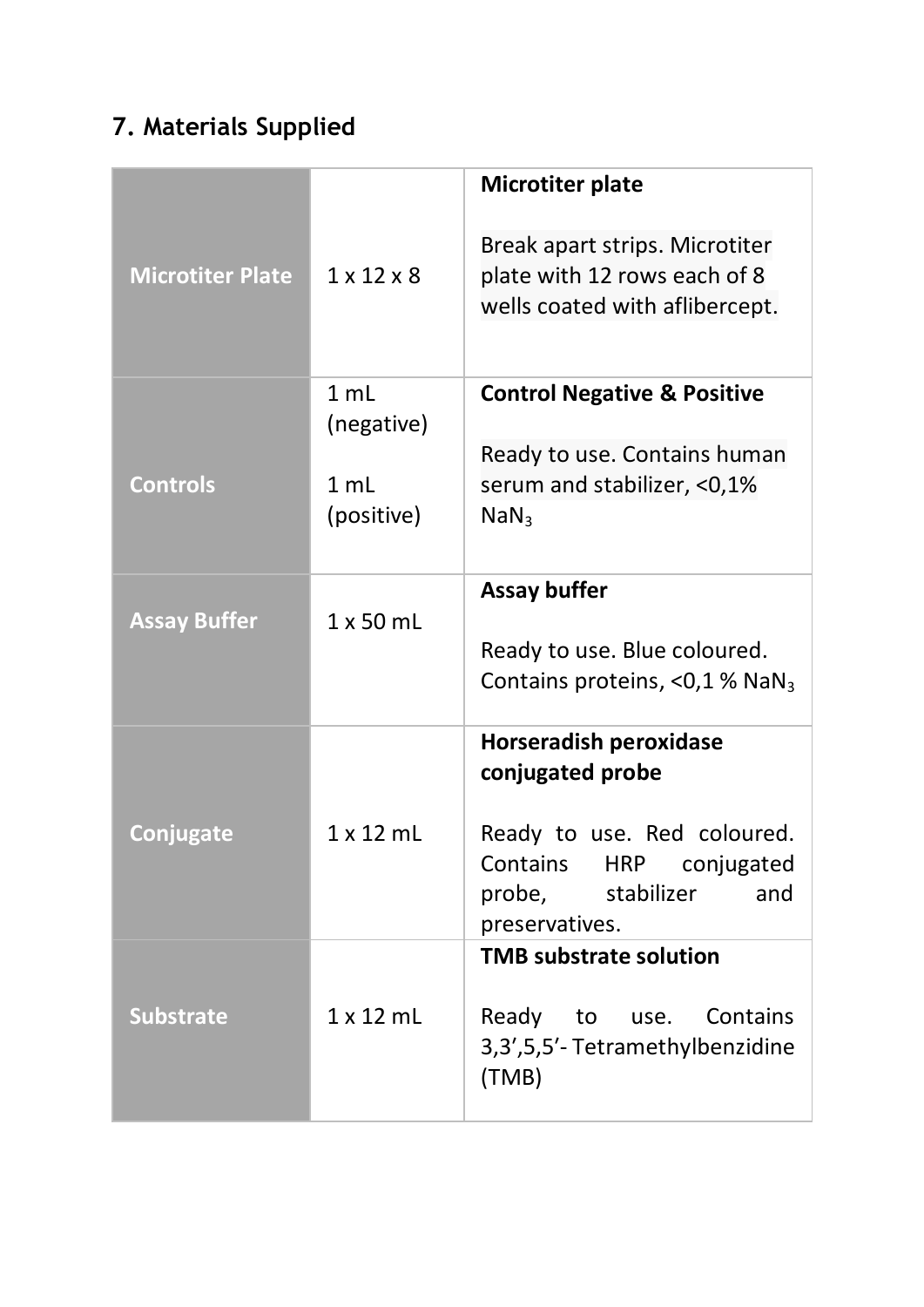| <b>Stop Buffer</b> | $1 \times 12$ mL | <b>TMB</b> stop solution<br>Ready to use. 1N HCI                                                                                                                                                       |
|--------------------|------------------|--------------------------------------------------------------------------------------------------------------------------------------------------------------------------------------------------------|
| <b>Wash Buffer</b> | $1 \times 50$ mL | Wash buffer (20x)<br>Prepared concentrated (20x)<br>and should be diluted with the<br>dilution rate given in the<br>"Pretest setup instructions"<br>before the test. Contains buffer<br>with tween 20. |
| Foil               | 2x1              | <b>Adhesive Foil</b><br>For covering microtiter plate<br>during incubation                                                                                                                             |

## **8. Materials Required but Not Supplied**

−Micropipettes and tips

−Calibrated measures

−Tubes for sample dilution

−Wash bottle, automated or semi-automated microtiter plate washing system

−Microtiter plate reader capable of measuring optical density with a photometer at OD 450nm with reference wavelength 650 nm (450/650 nm)

−Distilled or deionised water, paper towels, pipette tips and timer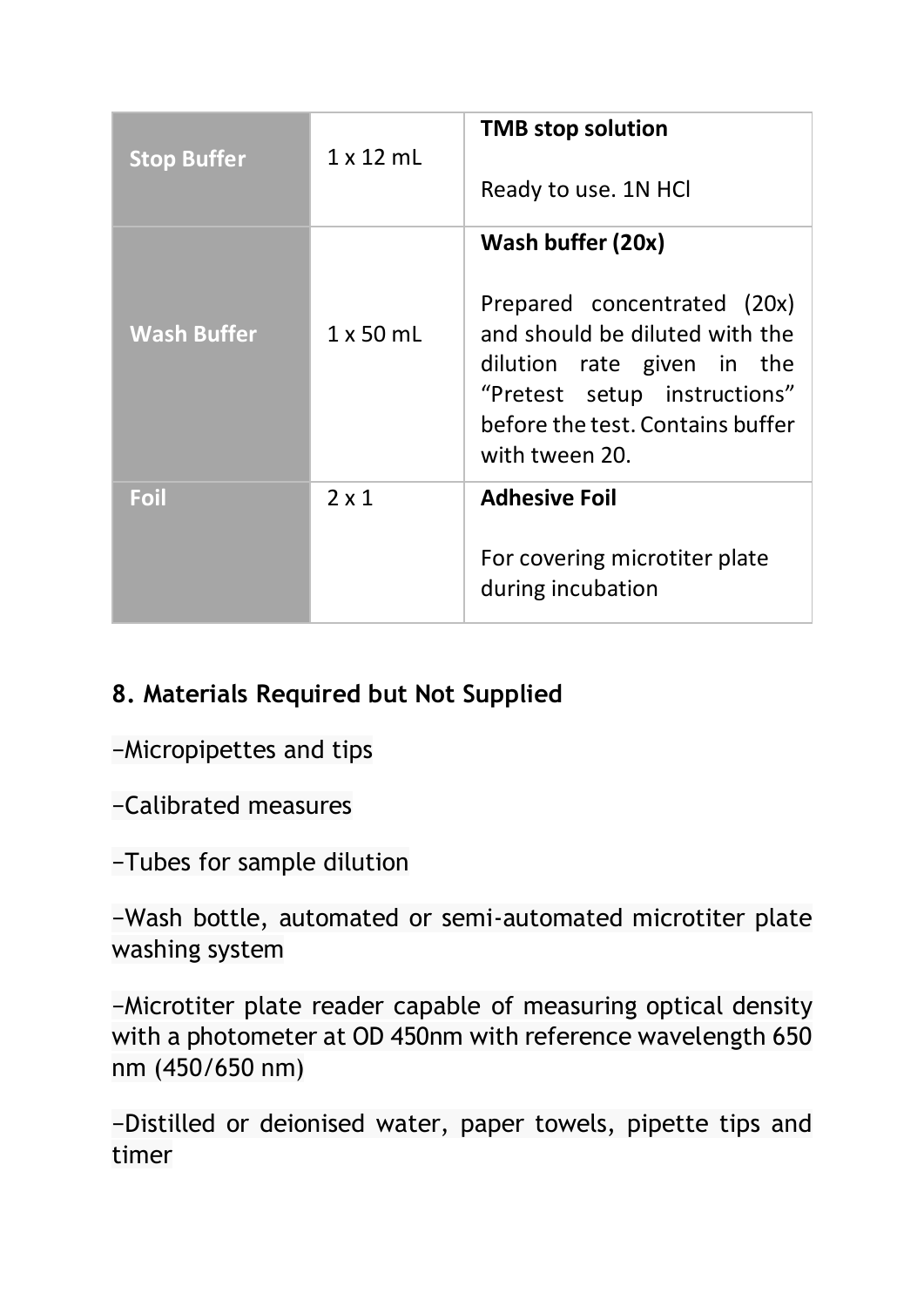#### **9.Procedure Notes**

−Any improper handling of samples or modification of the test procedure may influence the results. The indicated pipetting volumes, incubation times, temperatures and pre-treatment steps must be performed strictly according to the instructions. Use calibrated pipettes and devices only.

−Once the test has been started, all steps should be completed without interruption. Make sure that required reagents, materials and devices are prepared ready at the appropriate time. Allow all reagents and specimens to reach room temperature (18-25°C) and gently swirl each vial of liquid reagent and sample before use. Mix reagents without foaming.

−Avoid contamination of reagents, pipettes and wells/tubes. Use new disposable plastic pipette tips for each reagent, standard or specimen. Do not interchange caps. Always cap not used vials. Do not reuse wells/tubes or reagents.

−Use a pipetting scheme to verify an appropriate plate layout.

−Incubation time affects results. All wells should be handled in the same order and time sequences. It is recommended to use an eight-channel micropipette for pipetting of solutions in all wells.

−Microplate washing is important. Improperly washed wells will give erroneous results. It is recommended to use a multichannel pipette or an automatic microplate washing system. Do not allow the wells to dry between incubations. Do not scratch coated wells during rinsing and aspiration. Rinse and fill all reagentswith care. While rinsing, check that all wells are filled precisely with wash buffer, and that there are no residues in the wells.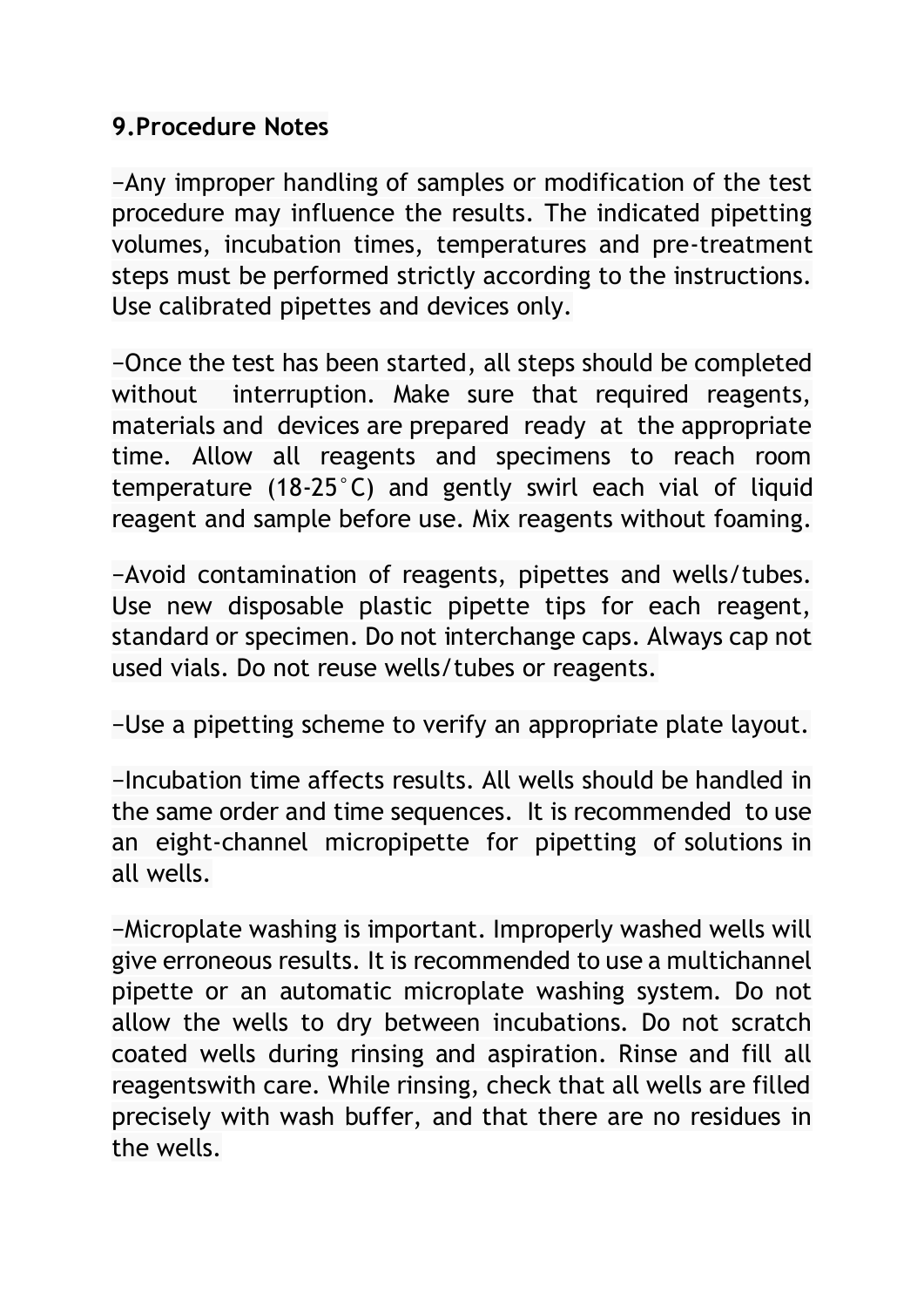−Humidity affects the coated wells/tubes. Do not open the pouch until it reaches room temperature. Unused wells/tubes should be returned immediately to the resealed pouch including the desiccant.

#### **10. Pre-test Setup Instructions**

#### − Preparation of components

| Component             | Wash buffer<br>(must be prepared before starting assay<br>procedure) |
|-----------------------|----------------------------------------------------------------------|
| <b>Dilute</b>         | 10 mL (e.g.)                                                         |
| <b>With</b>           | Up to 200 mL                                                         |
| <b>Diluent</b>        | Distilled water                                                      |
| <b>Dilution Ratio</b> | 1/20                                                                 |
| <b>Remarks</b>        | Warm up 37°C to dissolve crystals. Mix<br>vigorously                 |
| <b>Storage</b>        | $2-8$ °C                                                             |
| <b>Stability</b>      | 2 weeks                                                              |

− Dilution of samples

| Sample                | Serum/Plasma                                        |
|-----------------------|-----------------------------------------------------|
| <b>Diluent</b>        | Assay buffer                                        |
| <b>Dilution Ratio</b> | 1/10                                                |
| Remarks               | 1/10 dilution<br>20 µL sample + 180 µL assay buffer |

Patient samples with a concentration of drug above the measuring range are to be rated as > "Highest Standard (Standard A)". The result must not be extrapolated. The patient sample in question should be further diluted with assay buffer and retested.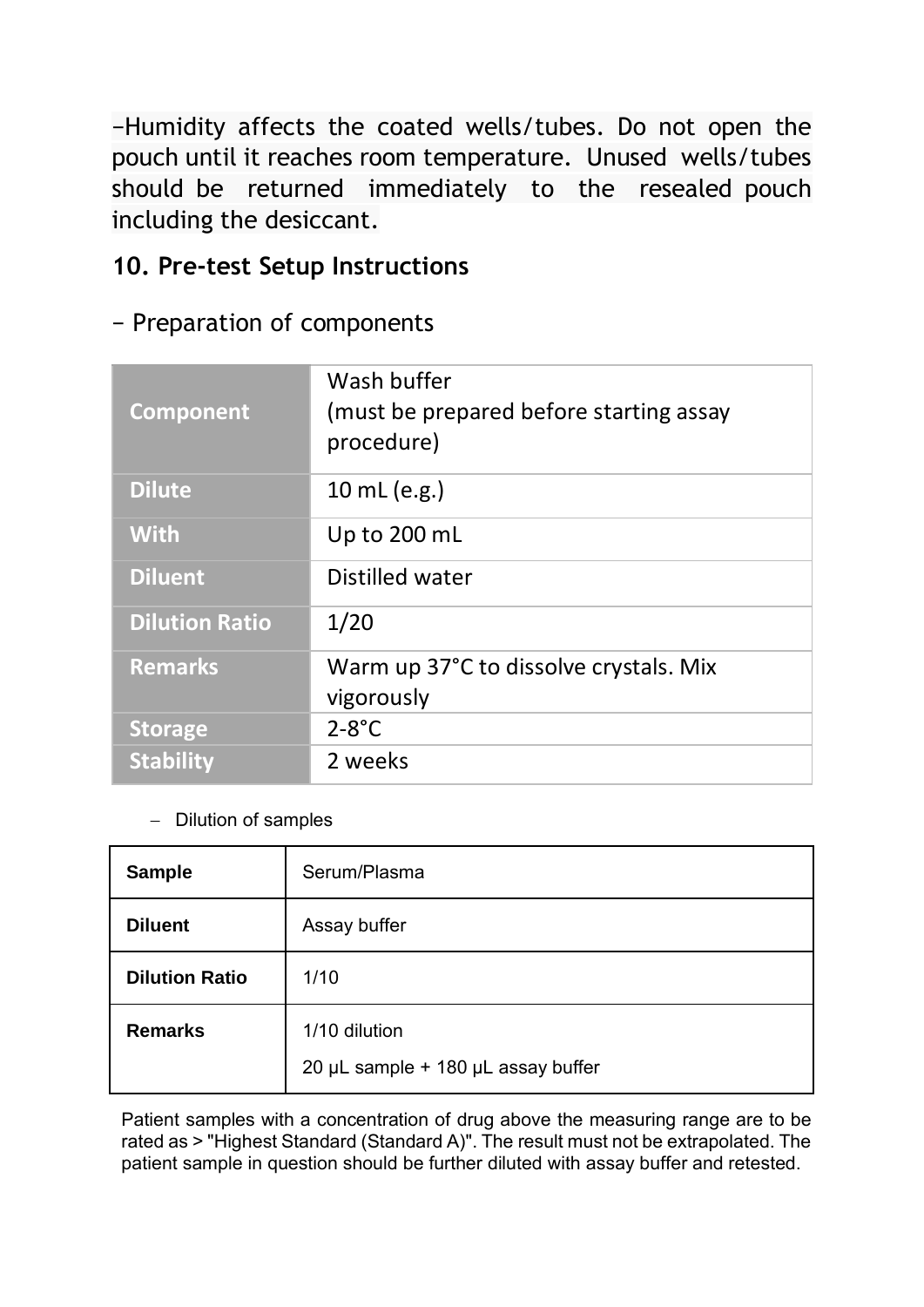# **11. Test Procedure**

|              | Total assay time: 140 minutes                                                                                                                                                             |
|--------------|-------------------------------------------------------------------------------------------------------------------------------------------------------------------------------------------|
| 1            | Pipette 10 µL of each "Negative control", "Positive control"<br>and diluted samples into the respective wells of microtiter<br>plate.<br>Wells                                            |
|              | A1: Negative control*<br>B1: Negative control*<br>C1: Positive control<br>D1 and on: Samples*                                                                                             |
|              | It is advised to run more than one "Negative control"<br>samples. Negative control studies can be duplicated or<br>triplicated in order to take the mean value.                           |
| $\mathbf{2}$ | Cover the plate with adhesive foil. Briefly mix contents by<br>gently shaking the plate. Incubate 60 minutes at room<br>temperature (18-25°C).                                            |
| 3            | Remove adhesive foil. Discard incubation solution. Wash<br>plate three times each with 300 µL "Wash Buffer". Remove<br>excess solution by tapping the inverted plate on a paper<br>towel. |
| 4            | Pipette 100 µL "Conjugate" into each well.                                                                                                                                                |
| 5            | Cover the plate with adhesive foil. Incubate 60 minutes at<br>room temperature (18-25°C).                                                                                                 |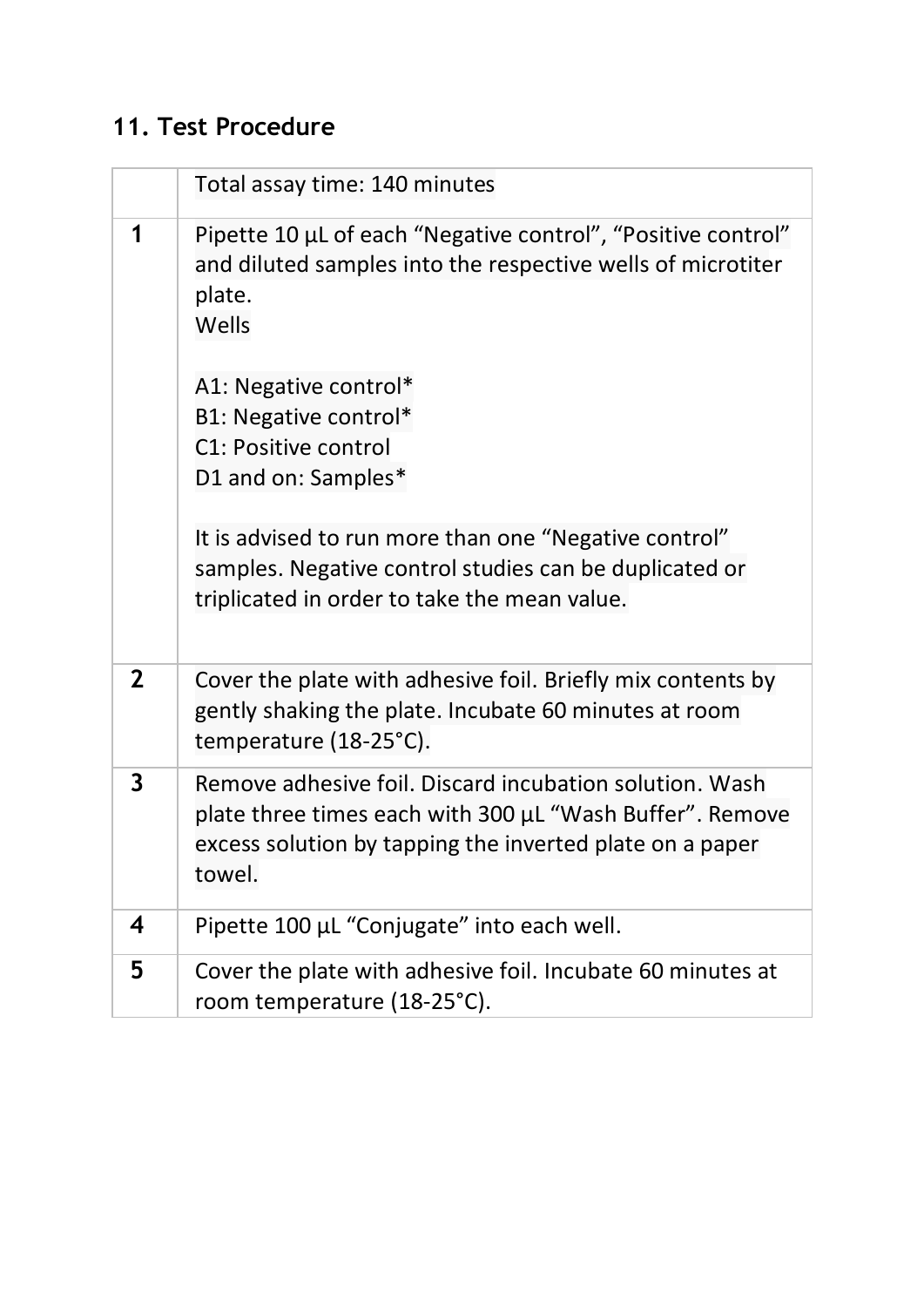| 6  | Remove adhesive foil. Discard incubation solution. Wash<br>plate three times each with 300 µL "Wash Buffer". Remove<br>excess solution by tapping the inverted plate on a paper<br>towel. |
|----|-------------------------------------------------------------------------------------------------------------------------------------------------------------------------------------------|
| 7  | Pipette 100 µL "Substrate" into each well.                                                                                                                                                |
| 8  | Incubate 20 minutes without adhesive foil at room<br>temperature (18-25°C) in the dark.                                                                                                   |
| 9  | Stop the substrate reaction by adding 100 µL "Stop<br>Solution" into each well. Briefly mix contents by gently<br>shaking the plate. Colour changes from blue to yellow.                  |
| 10 | Measure optical density with a photometer at OD 450nm<br>with reference wavelength 650 nm (450/650 nm) within 30<br>minutes after pipetting the "Stop Solution".                          |

#### **12. Quality Control**

The test results are only valid if the test has been performed following the instructions. Moreover, the user must strictly adhere to the rules of GLP (Good Laboratory Practice) or other applicable standards/laws. For the run to be valid, the OD 450/650 nmof positive control should be >1,500 and the OD 450/650 nm of each negative control should be <0,150. In case of any deviation the following technical issues (but not limited to) should be reviewed: Expiration dates of reagents, storage conditions, pipettes, devices, incubation conditions, washing methods, etc.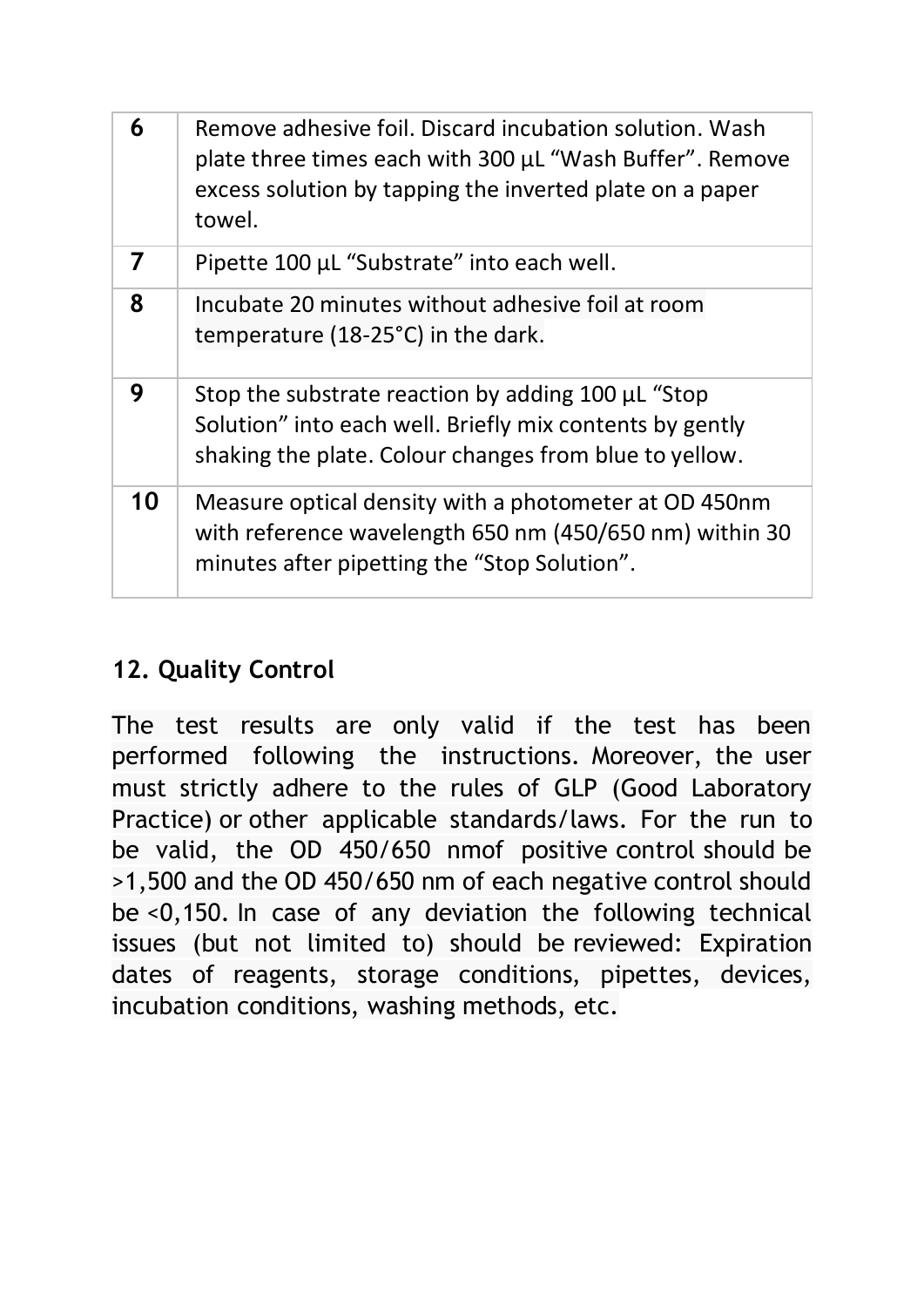#### **13. Calculation and Interpretation of Results**

The results are evaluated by a cut-off value which is estimated by multiplying the mean OD 450/650 nm of the negative controls by 3.

e.g.

If "Sample OD 450/650 / the mean negative control OD 450/650 ≥3"

then the sample is POSITIVE

If "Sample OD 450/650/ the mean negative control OD 450/650 <3"

then the sample is NEGATIVE

Note: The cut-off information provided with this kit can only be considered as a recommendation. Cut-off values must be calculated/set or verified according to scientific standards by the users/laboratories.

#### **14.Analytical Performance**

−Specificity: There is no cross reaction with native serum immunoglobulin

−Precision: Intra-assay and inter-assay CVs <30%

−Cut-off: Cut-off values must be calculated/set or verified according to scientific standards by the users/laboratories.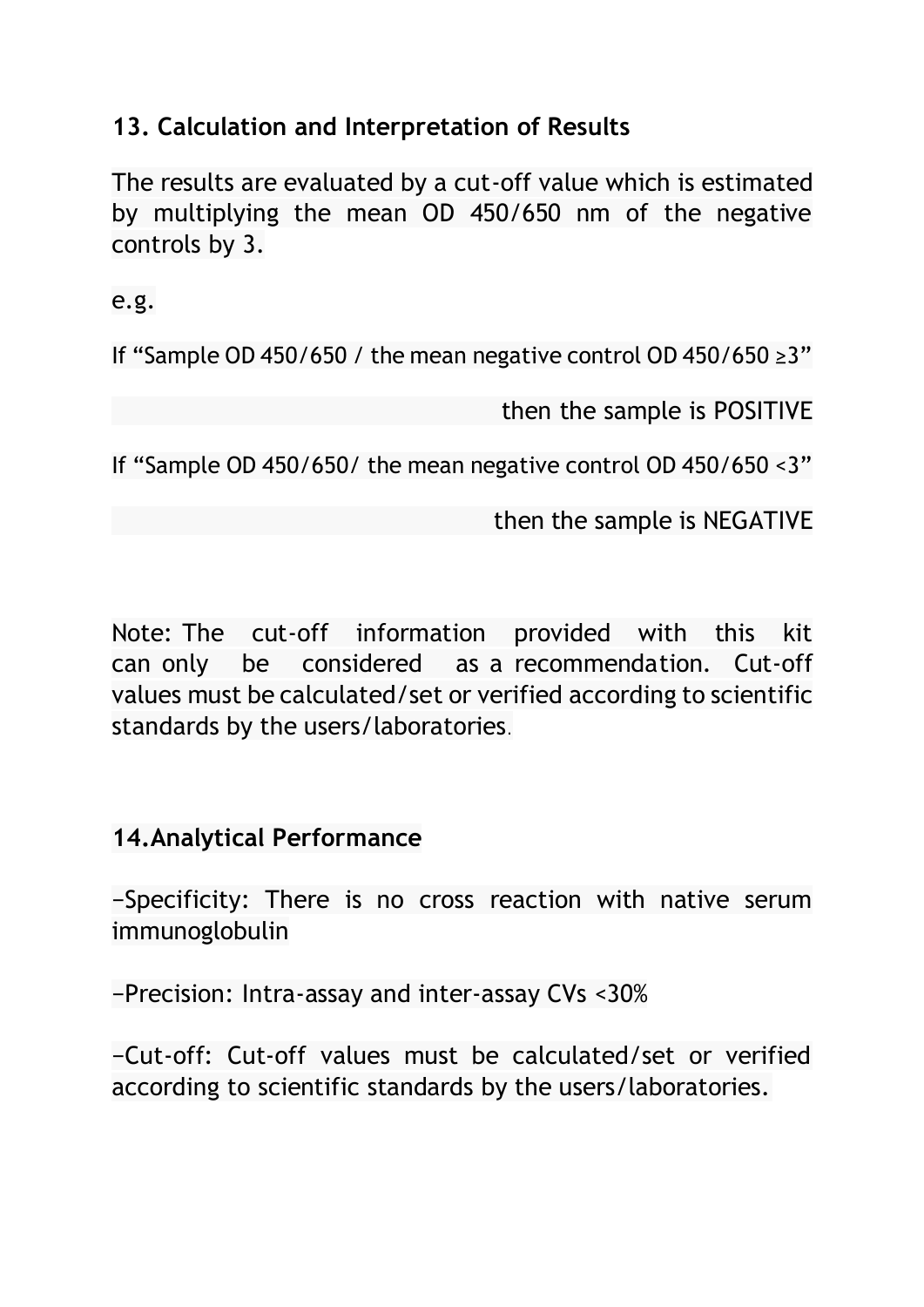The "Quality control certificate" contains lot specific analytical performance data and is supplied separately with each kit. If some further analytical performance data is needed, please refer to the local distributor.

#### **15. Automation**

SHIKARI® Aflibercept ELISA is also suitable to run on automated ELISA processors.

|            | Manufacturer                        |                | Temperature limitation                |
|------------|-------------------------------------|----------------|---------------------------------------|
|            | Production date                     |                | See instruction for use               |
|            | Expiry date                         |                | Caution                               |
| LOT        | Lot number                          |                | In vitro diagnostic medical<br>device |
| <b>REF</b> | Catalog number                      | CONTROL        | Control                               |
|            | Do not use if package is<br>damaged | <b>CONTROL</b> | Negative control                      |
|            | Keep away from sunlight             | <b>CONTROL</b> | Positive control                      |
|            | Keep dry                            | Σ              | Number of tests                       |

#### **16. Symbols and Cautions**

*According to ISO 15223 C*

**Cautions:** The performance of the kit can be achieved by fully complying with the instructions. Modifications on the test procedure can affect the results and these kinds of changes will not be charged as regular complaints. This product is for professional use only and must be used for "Intended use" that is given in the instructions for use. The results themselves should not be the only reason for any therapeutically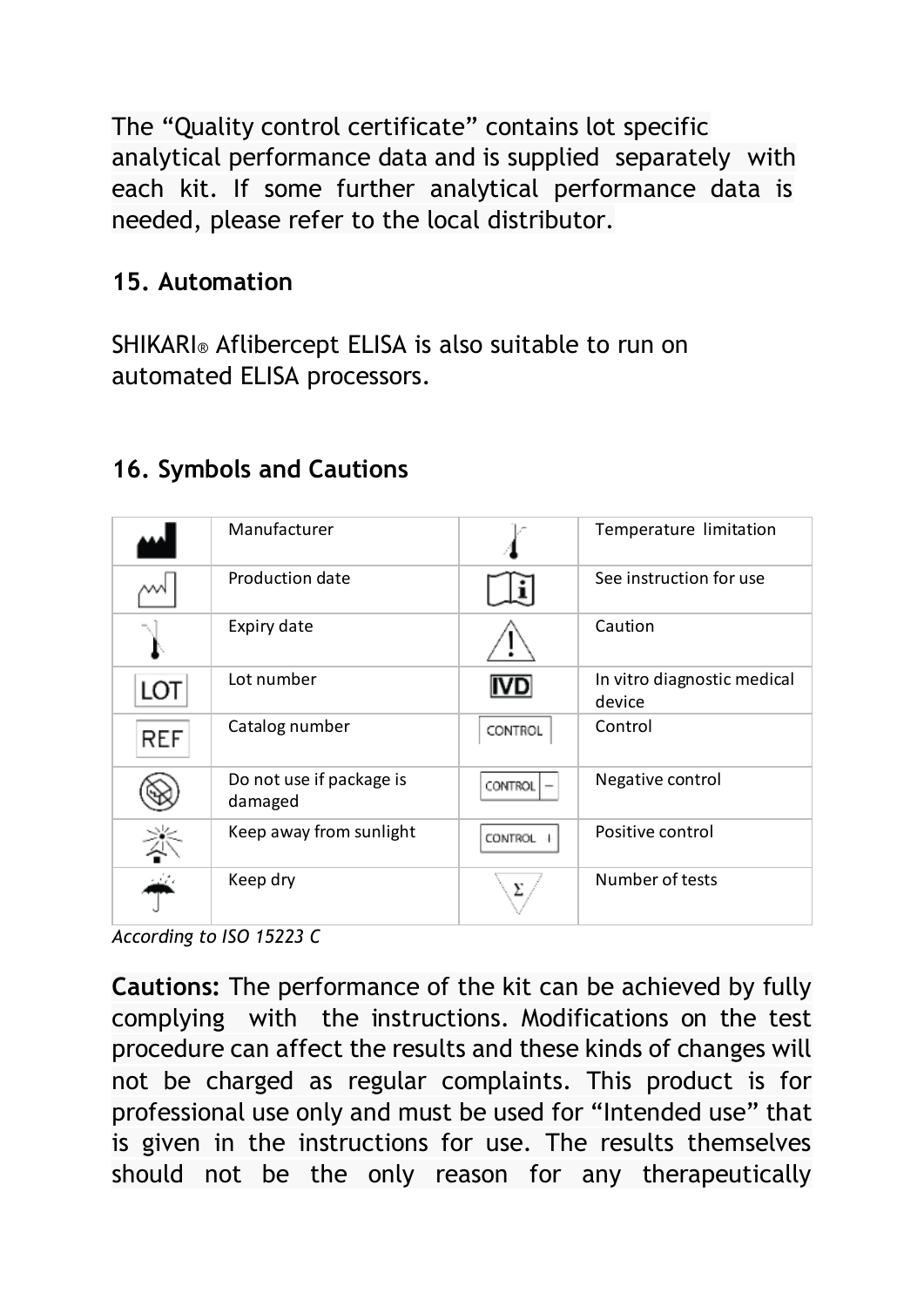consequences. They must be correlated to other clinical observations. Cut-off, reference ranges, etc. must be calculated/set according to scientific standards by the users/laboratories. Information in the instructions about cutoff, etc. performance characteristics, can only be considered as a recommendation and does not give any responsibility to the manufacturer.

**Limitations of liability:** The manufacturer's liability is limited to the purchase price of the product in all circumstances. The manufacturer cannot be held responsible for damage to the patient, lost profit, lost sales, damage to property or any other incidental or consequential loss.

**Technical support and complaints:** Technical support can be given upon request. If there is a problem with the product, complaints must be sent written to info@matriksbiotek.com with the technical data (if available) like standard curve, control results, etc. After the necessary examination, written reply will be given.

#### **17. References**

1. Browning DJ, Kaiser PK, Rosenfeld PJ, Stewart MW: Aflibercept for age-related macular degeneration: a gamechanger or quiet addition? Am J Ophthalmol. 2012 Aug;154(2):222-6. doi: 10.1016/j.ajo.2012.04.020. [PubMed:22813448]

2. Freund KB, Mrejen S, Gallego-Pinazo R: An update on the pharmacotherapy of neovascular age-related macular degeneration. Expert Opin Pharmacother. 2013 Jun;14(8):1017-28. doi: 10.1517/14656566.2013.787410. Epub 2013 Apr 8. [PubMed:23560774]

3. Thai HT, Veyrat-Follet C, Mentre F, Comets E: Population pharmacokinetic analysis of free and bound aflibercept in